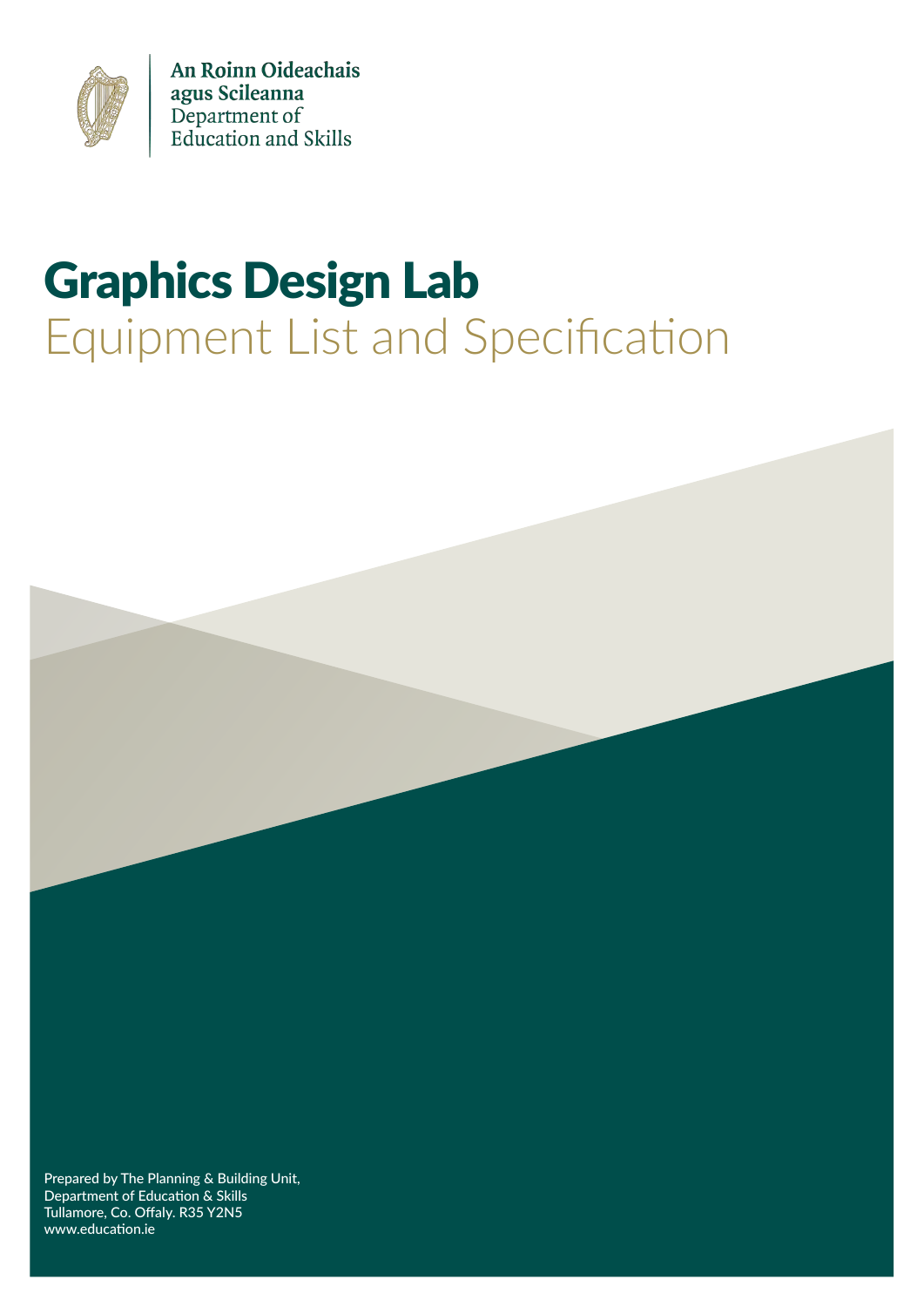## Graphics Design Lab

| Code<br>Quantity    | <b>Description and Specification</b>                                                                                                                                                                                                                                                                         |                | Cost<br>€ |
|---------------------|--------------------------------------------------------------------------------------------------------------------------------------------------------------------------------------------------------------------------------------------------------------------------------------------------------------|----------------|-----------|
| G/1<br>1            | Set of (magnetic) drawing equipment, for (magnetic) chalkboard, to include<br>(i) compass with steel point (500 mm), (ii) $60^{\circ}/30^{\circ}$ set square (500 mm), (iii)<br>45° set square (500 mm), (iv) protractor (425 mm) and (v) heavy duty rule<br>with bevelled edges (1000 mm).                  |                |           |
|                     | Manufacturer:                                                                                                                                                                                                                                                                                                | Catalogue No.: |           |
| G/2(A)<br>30        | T-squares: A2 size, tape blade, best quality hardwood, with maple or acrylic<br>edges to blade; blade screwed and dowelled to stock or equal.                                                                                                                                                                |                |           |
|                     | Manufacturer:                                                                                                                                                                                                                                                                                                | Catalogue No.: |           |
|                     |                                                                                                                                                                                                                                                                                                              | <b>OR</b>      |           |
| G/2(B)<br>30        | Stainless steel T-square with fixed light cast aluminium head, brushed blade<br>with low reflectance.                                                                                                                                                                                                        |                |           |
|                     | Manufacturer:                                                                                                                                                                                                                                                                                                | Catalogue No.: |           |
| G/3<br>30           | Portable Desktop Drawing Board, A2 size, solid core/particle board/multi-<br>ply, white high pressure laminate above and below, pvc edges and square<br>corners, with rubber feet. Simple robust mechanism to allow use at 0° and<br>20°, with rubber tractor grip to facilitate overhanging of table edge.  |                |           |
|                     | Manufacturer:                                                                                                                                                                                                                                                                                                | Catalogue No.: |           |
| G/4<br>30           | Graphics/DCG wooden box set, to come with 4" acrylic protractor,<br>60°/30° & 45° Set Squares (transparent heavy duty, non-brittle plastic,<br>with bevelled edge and open centre. Sizes: 200 mm, 2 mm thick), quickset<br>adjustable compass, H and 2H pencils, Vinyl eraser, Metal sharpener and<br>Clips. |                |           |
|                     | Manufacturer:                                                                                                                                                                                                                                                                                                | Catalogue No.: |           |
| G/5<br>30           | Adjustable Set Square, shatter resistant acrylic body with magnifying cursor<br>for precise readings, 200 mm.                                                                                                                                                                                                |                |           |
|                     | Manufacturer:                                                                                                                                                                                                                                                                                                | Catalogue No.: |           |
| G/6                 | Scaled rule, acrylic, 300 mm, suitable for graphics/drawing.                                                                                                                                                                                                                                                 |                |           |
| 30                  | Manufacturer:                                                                                                                                                                                                                                                                                                | Catalogue No.: |           |
| G/7<br>1            | Graphics teaching models, c.300 mm size, to include standard geometric<br>solids, and those depicting their interpenetration with conic sections and<br>development of surfaces. c.12 models.                                                                                                                |                |           |
|                     | Manufacturer:                                                                                                                                                                                                                                                                                                | Catalogue No.: |           |
| G/8                 | Circle template, acrylic type, c.2 mm to 50 mm diameter circles.                                                                                                                                                                                                                                             |                |           |
| 1                   | Manufacturer:<br>Catalogue No.:                                                                                                                                                                                                                                                                              |                |           |
| G/9                 | Flexi-curve, suitable for technical graphics work.                                                                                                                                                                                                                                                           |                |           |
| 1                   | Manufacturer:                                                                                                                                                                                                                                                                                                | Catalogue No.: |           |
| G/10                | French curves, set of three, moulded plastic with ellipse form.                                                                                                                                                                                                                                              |                |           |
| 1                   | Manufacturer:                                                                                                                                                                                                                                                                                                | Catalogue No.: |           |
| G/11                | Erasing shield, stainless steel type.                                                                                                                                                                                                                                                                        |                |           |
| 1                   | Manufacturer:<br>Catalogue No.:                                                                                                                                                                                                                                                                              |                |           |
| G/12<br>$\mathbf 1$ | Air brush kit, compressed-air canister type(no compressor needed).                                                                                                                                                                                                                                           |                |           |
|                     | Manufacturer:                                                                                                                                                                                                                                                                                                | Catalogue No.: |           |
| G/13<br>25          | Cutting knife, scalpel type with disposable blades.                                                                                                                                                                                                                                                          |                |           |
|                     | Manufacturer:                                                                                                                                                                                                                                                                                                | Catalogue No.: |           |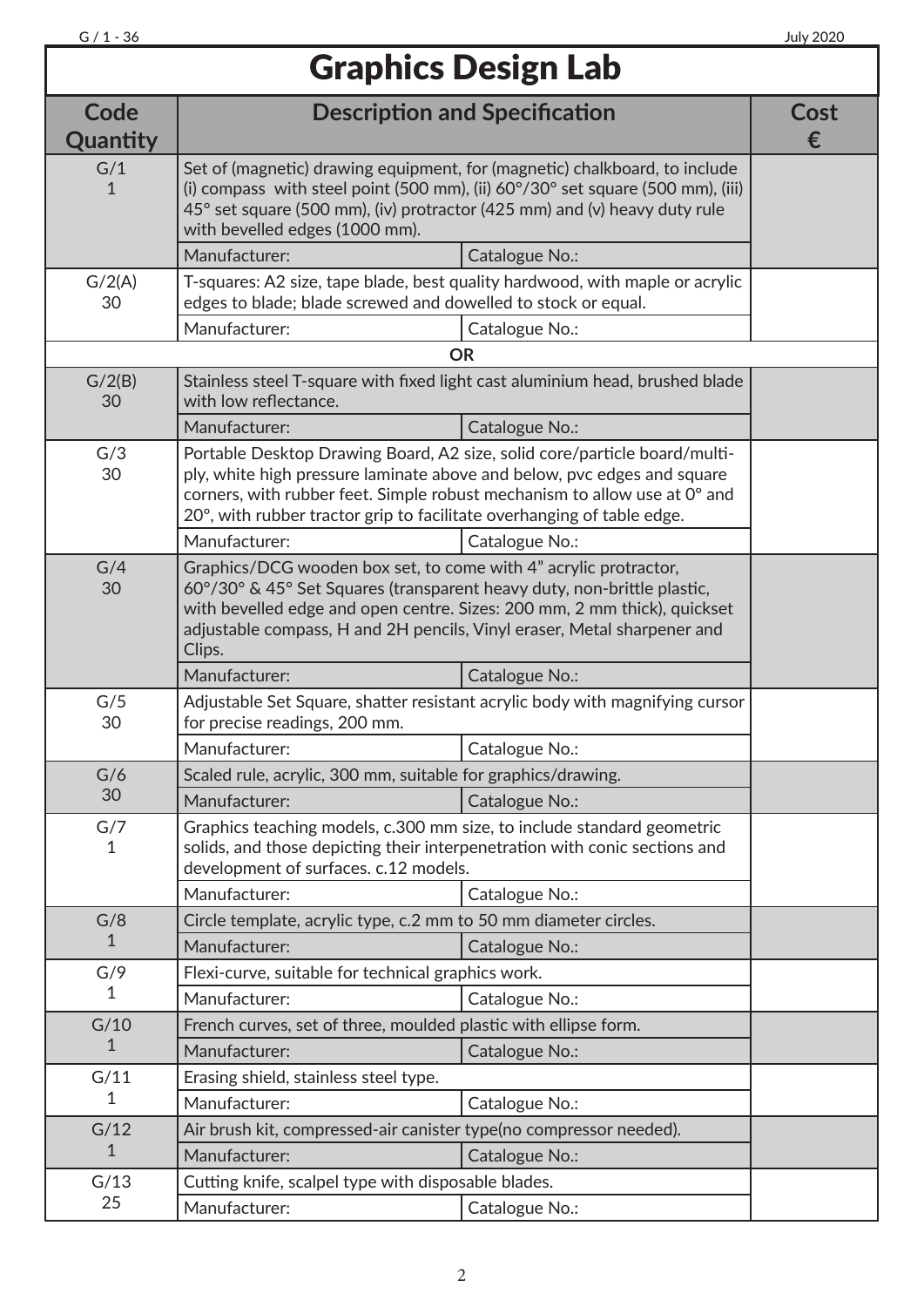| $G / 1 - 36$        |                                                                                                                                                                  |                | <b>July 2020</b> |
|---------------------|------------------------------------------------------------------------------------------------------------------------------------------------------------------|----------------|------------------|
| G/14<br>25          | Cutting mat, A3 size, plastic, self-repairing.                                                                                                                   |                |                  |
|                     | Manufacturer:                                                                                                                                                    | Catalogue No.: |                  |
| G/15                | Show-me boards, A3 gridded, with drywipe pens and eraser.                                                                                                        |                |                  |
| 30                  | Manufacturer:                                                                                                                                                    | Catalogue No.: |                  |
| G/16                | Scissors 250mm stainless steel.                                                                                                                                  |                |                  |
| 12                  | Manufacturer:                                                                                                                                                    | Catalogue No.: |                  |
| G/17                | Scissors 140mm, 25 no. right handed and 5 no. left handed.                                                                                                       |                |                  |
| 30                  | Manufacturer:                                                                                                                                                    | Catalogue No.: |                  |
| G/18                | Spray mount 400ml.                                                                                                                                               |                |                  |
| 2                   | Manufacturer:                                                                                                                                                    | Catalogue No.: |                  |
| G/19<br>6 of each   | Ready mixed water-soluble paint 500ml (red, green, brown, black, blue,<br>yellow, white).                                                                        |                |                  |
|                     | Manufacturer:                                                                                                                                                    | Catalogue No.: |                  |
| G/20                | White foam board 3mm thick, 70x100cm.                                                                                                                            |                |                  |
| 10                  | Manufacturer:                                                                                                                                                    | Catalogue No.: |                  |
| G/21                | A3 Black and White 160g card (pack of 20).                                                                                                                       |                |                  |
| 10 of each          | Manufacturer:                                                                                                                                                    | Catalogue No.: |                  |
| G/22<br>6           | Construction straws set with wheels and joiners included, each set mimum<br>of 500 pieces.                                                                       |                |                  |
|                     | Manufacturer:                                                                                                                                                    | Catalogue No.: |                  |
| G/23                | Glue guns and 100 glue sticks.                                                                                                                                   |                |                  |
| 12                  | Manufacturer:                                                                                                                                                    | Catalogue No.: |                  |
| G/24                | Air drying modelling clay 12.5kg.                                                                                                                                |                |                  |
| 6                   | Manufacturer:                                                                                                                                                    | Catalogue No.: |                  |
| G/25<br>6           | Wooden modelling tool set, assorted sizes and shapes (minimum 10 tools<br>per set).                                                                              |                |                  |
|                     | Manufacturer:                                                                                                                                                    | Catalogue No.: |                  |
| G/26<br>1           | Supercut heavy duty paper trimmers for paper, card and laminating, up to<br>A <sub>2</sub> size.                                                                 |                |                  |
|                     | Manufacturer:                                                                                                                                                    | Catalogue No.: |                  |
| G/27<br>1           | Comb Binding machine, electric, up to A3 size, minimum 200 page binding<br>capacity.                                                                             |                |                  |
|                     | Two year guarantee.                                                                                                                                              |                |                  |
|                     | Manufacturer:                                                                                                                                                    | Catalogue No.: |                  |
| G/28<br>1           | A3 colour laser printer: minimum 600dpi, include wireless direct option and<br>suitable to produce quality drawings.                                             |                |                  |
|                     | One year on site warranty to include parts and labour.                                                                                                           |                |                  |
|                     | Manufacturer:                                                                                                                                                    | Catalogue No.: |                  |
| G/29                | PLA for 3d printer (item G/33), colours: white, black, red, blue, yellow and                                                                                     |                |                  |
| 1 of each<br>colour | green.                                                                                                                                                           |                |                  |
|                     | Manufacturer:                                                                                                                                                    | Catalogue No.: |                  |
| G/30<br>1           | Mobile touch screen TV, minimum 65" anti-glare screen, HDMI and USB<br>connection, suitable for education purposes, to come with mobile fixed<br>height trolley. |                |                  |
|                     | Two Year warranty.                                                                                                                                               |                |                  |
|                     | Manufacturer:                                                                                                                                                    | Catalogue No.: |                  |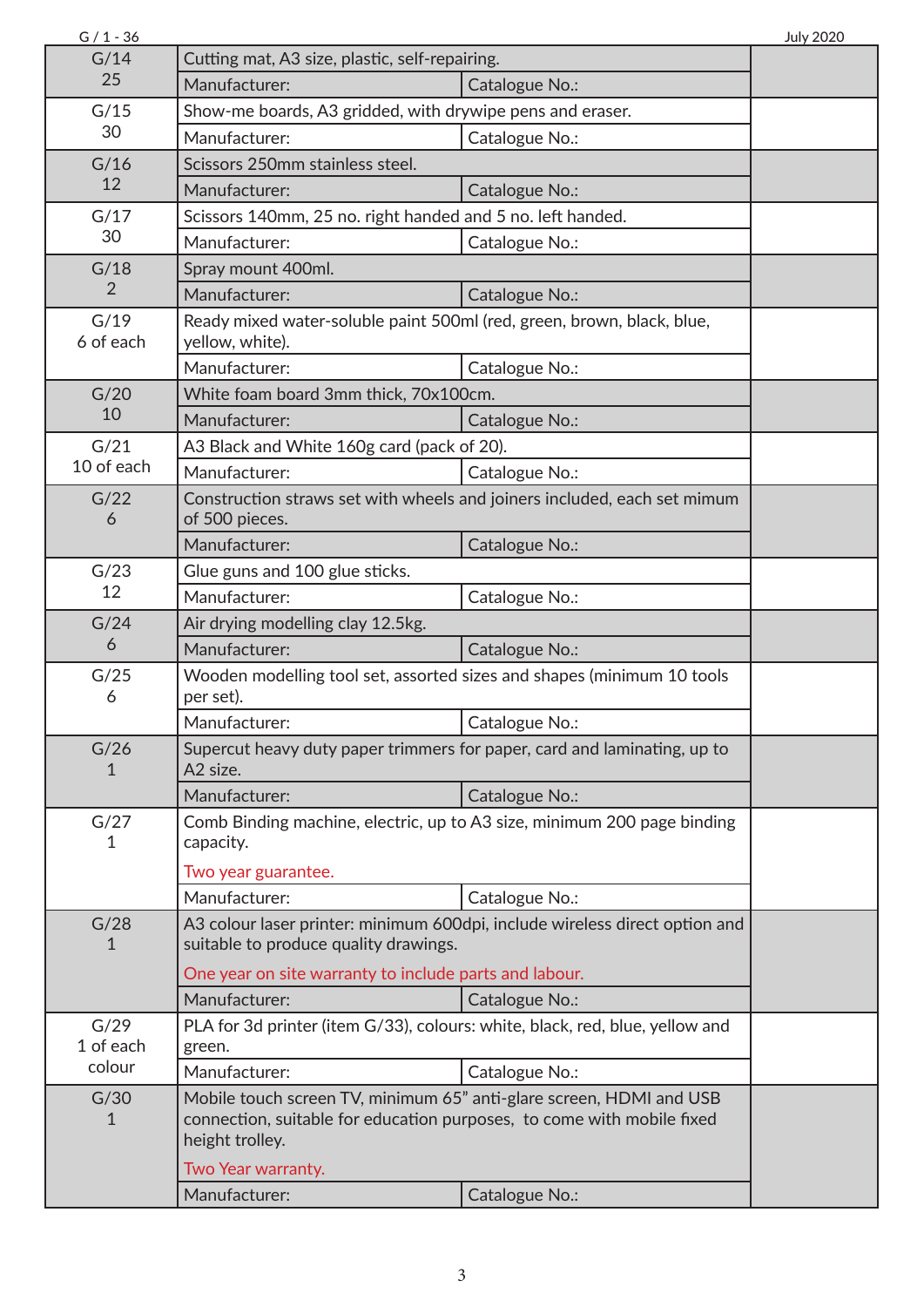| $G / 1 - 36$                                                         |                                                                                                                                                                                                                                                                                                                                                                                                                          |                | <b>July 2020</b> |
|----------------------------------------------------------------------|--------------------------------------------------------------------------------------------------------------------------------------------------------------------------------------------------------------------------------------------------------------------------------------------------------------------------------------------------------------------------------------------------------------------------|----------------|------------------|
| G/31<br>1                                                            | Visualiser: Min. 13 MP Lens, Up to 4K at 30 fps Video, Built-In Mic,<br>coverage A3 + (533x330mm), USB Interface & Power Connection to a PC.                                                                                                                                                                                                                                                                             |                |                  |
|                                                                      | Five year warranty.                                                                                                                                                                                                                                                                                                                                                                                                      |                |                  |
|                                                                      | Manufacturer:                                                                                                                                                                                                                                                                                                                                                                                                            | Catalogue No.: |                  |
| G/32<br>1                                                            | Laser cutter/engraver: CO2, workable on a variety of materials, minimum<br>engraving area 300mm x 300mm, accommodate minimum 100mm<br>thickness, minimum 30 Watt laser tube, open source software and driver,<br>Raster & Vector operating modes, single phase, must come with a Vector<br>grid, Air compressor and Fume extraction system, and Technical support<br>must be available.                                  |                |                  |
|                                                                      | 2 Year warranty on machine and Co2 Tube.                                                                                                                                                                                                                                                                                                                                                                                 |                |                  |
|                                                                      | Manufacturer:                                                                                                                                                                                                                                                                                                                                                                                                            | Catalogue No.: |                  |
| G/33<br>1                                                            | 3D Printer: Min volume area 100mm x 100mm x 100mm, Suitable<br>for education purposes (not DIY/home spec.) and capable of high<br>quality printing, user-friendly software based on open-source platform<br>(Compatible with Parametric Modelling software used in Design and<br>Communication Graphics (DCG)), Support materials such as PLA, Fully<br>enclosed print chamber, and Technical support must be available. |                |                  |
|                                                                      | Two year on-site warranty to include parts and labour.                                                                                                                                                                                                                                                                                                                                                                   |                |                  |
|                                                                      | Manufacturer:                                                                                                                                                                                                                                                                                                                                                                                                            | Catalogue No.: |                  |
| G/34<br>1                                                            | Laptop suitable to run laser cutter and 3D printer, to be supplied with a<br>case and wireless optical mouse.<br>Two Year warranty.                                                                                                                                                                                                                                                                                      |                |                  |
|                                                                      |                                                                                                                                                                                                                                                                                                                                                                                                                          |                |                  |
|                                                                      | Manufacturer:                                                                                                                                                                                                                                                                                                                                                                                                            | Catalogue No.: |                  |
| G/35<br>3                                                            | Interchange 3-2-1 mobile table, 3 individual 2-student desks that make up<br>a larger circle. Each set to come with 8 accompanying chairs.                                                                                                                                                                                                                                                                               |                |                  |
|                                                                      | Manufacturer:                                                                                                                                                                                                                                                                                                                                                                                                            | Catalogue No.: |                  |
| G/36<br>Low student bench, approximate size: 1800mm x 300mm x 320mm. |                                                                                                                                                                                                                                                                                                                                                                                                                          |                |                  |
| $\overline{2}$                                                       | Manufacturer:                                                                                                                                                                                                                                                                                                                                                                                                            | Catalogue No.: |                  |

| Total $(\epsilon)$                     |  |
|----------------------------------------|--|
| Add for VAT(E)                         |  |
| Total amount for GDL list $(\epsilon)$ |  |

## Standards, Specifications and Conditions

**All Equipment shall be Durable and Safe for School Use. Equipment wholly or partly funded from public funds is subject to Inspection by Officers from the Department of Education and Skills.**

It is essential that tenders for equipment for School Use shall:

- i) Comply fully with the specifications and be durable and safe for School Use.
- ii) Comply fully with the standards as detailed and shall comply fully with European (EN) standards, both established and developing.
- iii) Comply with European electrical standards and CE marking as appropriate.
- iv) Be accompanied by documentation of sufficient detail for full evaluation.
- v) Include the completed and signed certificate of compliance.

Award of a contract is conditional on the production of a current tax clearance certificate.

Failure to comply with the above may result in the tender being deemed null and void.